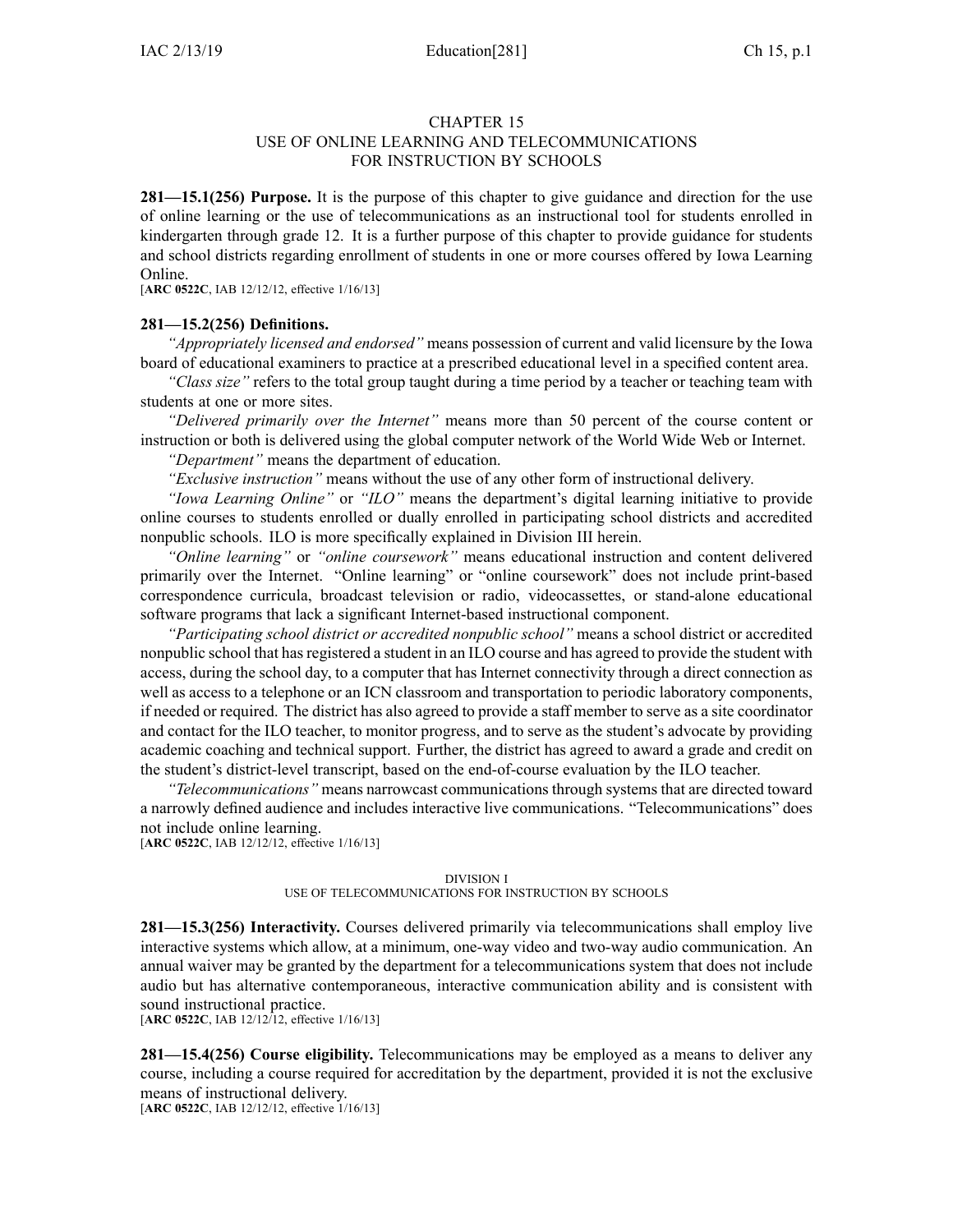**281—15.5(256) Teacher preparation and accessibility.** A teacher appropriately licensed and endorsed for the educational level and content area being taught shall be presen<sup>t</sup> and responsible for the instructional program at the receiving site if <sup>a</sup> presenter of material transmitted via telecommunications is not an appropriately licensed and endorsed teacher for the educational level and content area. If <sup>a</sup> presenter of material transmitted via telecommunications is an appropriately licensed and endorsed teacher for the educational level and content area, <sup>a</sup> supervising teacher, or aide to whom <sup>a</sup> supervising teacher is readily available for consultation, shall supervise and monitor the curriculum and students and be readily accessible to the students. Prior to being assigned initially to deliver instruction via telecommunications, <sup>a</sup> teacher shall receive training regarding effective practices which enhance learning by telecommunications.

[**ARC [0522C](https://www.legis.iowa.gov/docs/aco/arc/0522C.pdf)**, IAB 12/12/12, effective 1/16/13]

**281—15.6(256) School responsibilities.** Each board of <sup>a</sup> school district or an accredited nonpublic school employing telecommunications for instruction shall develop policies relative to the use of telecommunications in the delivery of the educational program that are consistent with effective clinical practice. The school district or accredited nonpublic school shall repor<sup>t</sup> its use of telecommunications for instruction annually to the department on forms provided by the department. This repor<sup>t</sup> shall include:

1. To whom the instruction was delivered including class size, type of class (such as seminar or lecture), and grade level;

2. The course description and schedule of instruction;

3. The number, assignment, licensure including the licensing folder number, and the training received regarding effective practices which enhance learning by telecommunications of all staff involved in the teaching/learning process at both the origination and the receiving sites; and

The type of telecommunications used for course delivery, e.g., Internet, ICN, Polycom, etc. [**ARC [0522C](https://www.legis.iowa.gov/docs/aco/arc/0522C.pdf)**, IAB 12/12/12, effective 1/16/13]

#### DIVISION II

## ONLINE LEARNING OFFERED BY A SCHOOL DISTRICT

## **281—15.7(256) School district responsibilities.**

**15.7(1)** *General.* Any online coursework offered by <sup>a</sup> school district shall be offered to resident students of the school district, students attending the school district through <sup>a</sup> sharing agreemen<sup>t</sup> with another school district, or students attending the school district pursuan<sup>t</sup> to Iowa Code section [282.18](https://www.legis.iowa.gov/docs/ico/section/282.18.pdf). Online coursework shall be aligned with the Iowa core standards as applicable and shall be taught by <sup>a</sup> teacher appropriately licensed and endorsed for the educational level and content area being taught. The teacher may be employed directly by the school district or by <sup>a</sup> third-party provider of the online curricula used by the school district. Teachers employed by the school district shall be subject to the provisions of Iowa Code chapters [272](https://www.legis.iowa.gov/docs/ico/chapter/272.pdf), [279](https://www.legis.iowa.gov/docs/ico/chapter/279.pdf), and [284](https://www.legis.iowa.gov/docs/ico/chapter/284.pdf). Teachers employed by <sup>a</sup> third-party provider shall be subject to the provisions of Iowa Code chapter [272](https://www.legis.iowa.gov/docs/ico/chapter/272.pdf); these teachers must be given access to appropriate professional development by the school district, but otherwise are not subject to the provisions of Iowa Code chapters [279](https://www.legis.iowa.gov/docs/ico/chapter/279.pdf) and [284](https://www.legis.iowa.gov/docs/ico/chapter/284.pdf).

**15.7(2)** *Monitoring and supervision.* A school district providing educational instruction and course content delivered primarily over the Internet shall do all of the following with regard to such instruction and content:

*a.* Monitor and verify full-time student enrollment, timely completion of graduation requirements, course credit accrual, and course completion.

*b.* Monitor and verify student progress and performance in each course through <sup>a</sup> school-based assessment plan that includes submission of coursework and security and validity of testing components.

*c.* Conduct parent-teacher conferences.

*d.* Administer assessments required by the state to all students in <sup>a</sup> proctored setting and pursuan<sup>t</sup> to state law.

[**ARC [0522C](https://www.legis.iowa.gov/docs/aco/arc/0522C.pdf)**, IAB 12/12/12, effective 1/16/13; **ARC [4295C](https://www.legis.iowa.gov/docs/aco/arc/4295C.pdf)**, IAB 2/13/19, effective 3/20/19]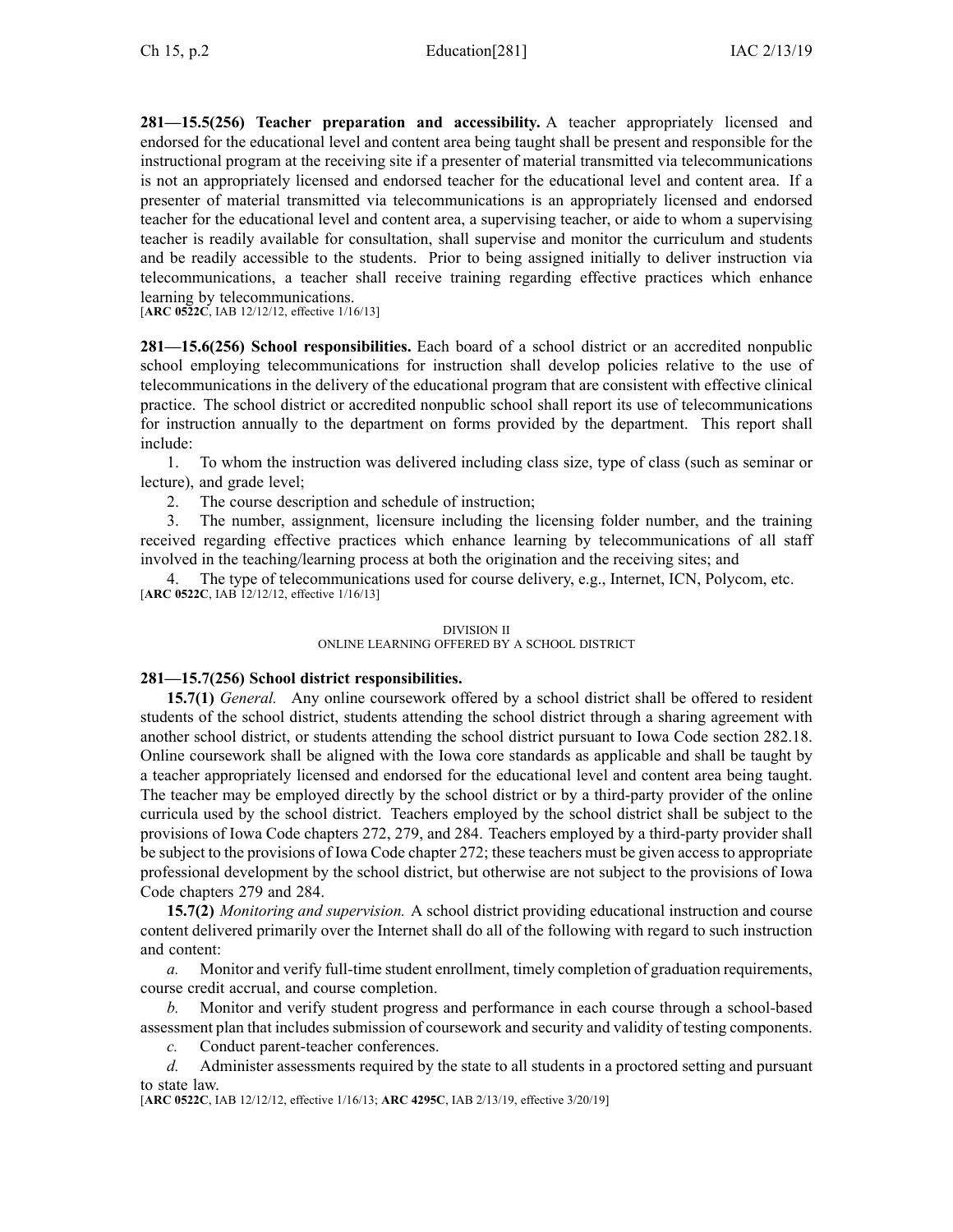# **281—15.8(256) Data reporting.**

**15.8(1)** *District responsibilities.* A school district providing educational instruction and course content that are delivered primarily over the Internet pursuan<sup>t</sup> to this division shall annually submit to the department, in the manner prescribed by the department, data that includes but is not limited to the following:

*a.* Student achievement and demographic characteristics.

*b.* Retention rates.

*c.* The percentage of enrolled students' active participation in extracurricular activities.

*d.* Academic proficiency levels, consistent with requirements applicable to all school districts and accredited nonpublic schools in this state.

*e.* Academic growth measures, which shall include either of the following:

(1) Entry and exit assessments in, at <sup>a</sup> minimum, math and English for elementary and middle school students, and additional subjects, including science, for high school students.

(2) State-required assessments that track year-over-year improvements in academic proficiency.

*f.* Academic mobility. To facilitate the tracking of academic mobility, school districts shall request the following information from the paren<sup>t</sup> or guardian of <sup>a</sup> student enrolled in educational instruction and course content that are delivered primarily over the Internet pursuan<sup>t</sup> to this division:

(1) For <sup>a</sup> student newly enrolling, the reasons for choosing such enrollment.

(2) For <sup>a</sup> student terminating enrollment, the reasons for terminating such enrollment.

*g.* Student progress toward graduation. Measurement of such progress shall account for specific characteristics of each enrolled student, including but not limited to age and course credit accrued prior to enrollment in educational instruction and course content that are delivered primarily over the Internet pursuan<sup>t</sup> to this division, and shall be consistent with evidence-based best practices.

**15.8(2)** *Department responsibilities.* The department shall compile and review the data collected pursuan<sup>t</sup> to this division and shall submit its findings and recommendations for the continued delivery of educational instruction and course content by school districts delivered primarily over the Internet, in <sup>a</sup> repor<sup>t</sup> to the general assembly by January 15 annually.

[**ARC [0522C](https://www.legis.iowa.gov/docs/aco/arc/0522C.pdf)**, IAB 12/12/12, effective 1/16/13; **ARC [2313C](https://www.legis.iowa.gov/docs/aco/arc/2313C.pdf)**, IAB 12/9/15, effective 1/13/16; **ARC [4295C](https://www.legis.iowa.gov/docs/aco/arc/4295C.pdf)**, IAB 2/13/19, effective 3/20/19]

**281—15.9(256) Special education services.** Children with disabilities may not be categorically excluded from admission to online learning programs or from enrollment in online coursework.

**15.9(1)** Whether an online course or online learning is appropriate to <sup>a</sup> child with <sup>a</sup> disability must be determined by the child's needs, not by the child's weightedness. If <sup>a</sup> child's individualized education program (IEP) goals cannot be met in online learning, with or without supplementary aids and services or modifications, online learning is not appropriate to the child.

**15.9(2)** If <sup>a</sup> child's IEP team determines that online learning is inappropriate to the child, the child's parents are entitled to prior written notice pursuan<sup>t</sup> to rule [281—41.503](https://www.legis.iowa.gov/docs/iac/rule/281.41.503.pdf)(256B,34CFR300) and to have available to them the procedural safeguards provided under rule [281—41.504](https://www.legis.iowa.gov/docs/iac/rule/281.41.504.pdf)(256B,34CFR300).

**15.9(3)** When <sup>a</sup> child with an IEP seeks enrollment into an online learning program by means of open enrollment, the child's IEP team shall determine that the child meets the open enrollment requirements under [281—Chapter](https://www.legis.iowa.gov/docs/iac/chapter/281.17.pdf) 17. In addition, the child's IEP team, together with representatives of the resident and receiving districts and the relevant area education agencies, shall determine whether the receiving district is able to provide an appropriate online education to the child, either with or without supplementary aids and services or modifications. Any dispute about whether the receiving district's program is appropriate shall be resolved by the director of special education of the area education agency in which the receiving district is located. The child shall remain in the child's resident district while any dispute about the appropriateness of the receiving district's program is pending. [**ARC [0522C](https://www.legis.iowa.gov/docs/aco/arc/0522C.pdf)**, IAB 12/12/12, effective 1/16/13]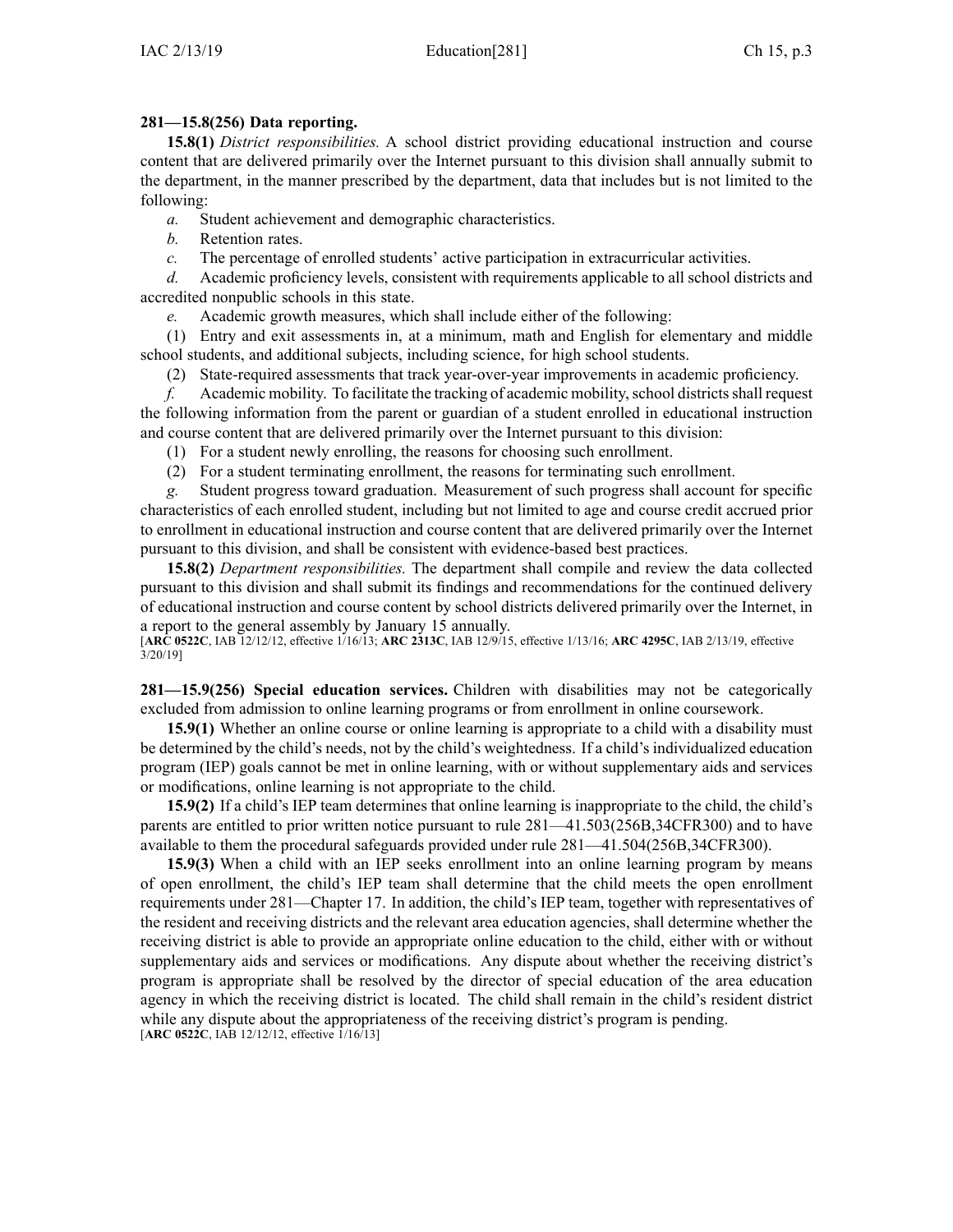#### DIVISION III IOWA LEARNING ONLINE (ILO)

**281—15.10(256) Appropriate applications of ILO coursework.** ILO courses are intended to help Iowa school districts expand learning opportunities by providing opportunities for individual students to take one or more courses offered "at <sup>a</sup> distance" using technologies such as the Internet and interactive videoconferencing. Participating school districts and accredited nonpublic schools may also enroll students in ILO courses if online learning is more suited to <sup>a</sup> specific student's circumstances. ILO may also provide distance education to <sup>a</sup> student receiving independent private instruction as defined in Iowa Code section [299A.1\(2\)](https://www.legis.iowa.gov/docs/ico/section/2018/299A.1.pdf)*"b,"* competent private instruction under Iowa Code section [299A.2](https://www.legis.iowa.gov/docs/ico/section/2018/299A.2.pdf), or private instruction by <sup>a</sup> nonlicensed person under Iowa Code section [299A.3](https://www.legis.iowa.gov/docs/ico/section/2018/299A.3.pdf). [**ARC [0522C](https://www.legis.iowa.gov/docs/aco/arc/0522C.pdf)**, IAB 12/12/12, effective 1/16/13; **ARC [3981C](https://www.legis.iowa.gov/docs/aco/arc/3981C.pdf)**, IAB 8/29/18, effective 10/3/18]

# **281—15.11(256) Conditions under which ILO coursework may be used to satisfy general accreditation requirements.**

**15.11(1)** *General.* Subject to the exceptions contained in subrules [15.11\(2\)](https://www.legis.iowa.gov/docs/iac/rule/281.15.11.pdf) and [15.11\(3\)](https://www.legis.iowa.gov/docs/iac/rule/281.15.11.pdf), ILO coursework may not be used to meet the requirements of Iowa Code section [256.11\(5\)](https://www.legis.iowa.gov/docs/ico/section/256.11.pdf), which require that specified subjects be offered and taught by <sup>a</sup> school district or accredited nonpublic school.

**15.11(2)** *Use of ILO for up to two specified subjects.* The requirements of subrule [15.11\(1\)](https://www.legis.iowa.gov/docs/iac/rule/281.15.11.pdf) shall not apply if <sup>a</sup> school district or school demonstrates either of the following conditions:

*a.* The school district or school makes every reasonable and good faith effort to employ <sup>a</sup> teacher licensed under Iowa Code chapter [272](https://www.legis.iowa.gov/docs/ico/chapter/272.pdf) for the specified subject and is unable to employ such <sup>a</sup> teacher.

*b.* Fewer than ten students typically register for instruction in the specified subject at the school district or school.

**15.11(3)** *Waiver for additional specified subjects.* The department may waive for one school year the applicability of Iowa Code section [256.11\(5\)](https://www.legis.iowa.gov/docs/ico/section/256.11.pdf), at its discretion, to additional specified subjects for <sup>a</sup> school district or accredited nonpublic school that proves to the satisfaction of the department that the school district or school has made every reasonable effort but is unable to meet the requirements of Iowa Code section [256.11\(5\)](https://www.legis.iowa.gov/docs/ico/section/256.11.pdf). A school district or accredited nonpublic school may apply for an annual waiver each year.

**15.11(4)** *Use of private providers.* Any specified subject course to which Iowa Code section [256.11\(5\)](https://www.legis.iowa.gov/docs/ico/section/256.11.pdf) does not apply under either subrule 15.11(2) or 15.11(3) shall be provided by ILO if ILO offers the course, unless the course offered by ILO lacks the capacity to accommodate additional students. In that case, the specified subject course may instead be provided by the school district or accredited nonpublic school:

Through an online learning platform if the course is developed by the school district or accredited nonpublic school itself, provided the course is taught by an Iowa licensed teacher with online learning experience and the course content is aligned with the Iowa content standards and satisfies the requirements of subrule 15.13(1).

*b.* Through <sup>a</sup> private provider utilized to provide the course that meets the standards of subrule 15.13(1) and is approved in accordance with rule 281—15.16(256).

**15.11(5)** *Definition.* For purposes of this rule, "good faith effort" means the same as defined in Iowa Code section [279.19A\(9\)](https://www.legis.iowa.gov/docs/ico/section/279.19A.pdf).

[**ARC [0522C](https://www.legis.iowa.gov/docs/aco/arc/0522C.pdf)**, IAB 12/12/12, effective 1/16/13; **ARC [2861C](https://www.legis.iowa.gov/docs/aco/arc/2861C.pdf)**, IAB 12/7/16, effective 1/11/17; **ARC [4295C](https://www.legis.iowa.gov/docs/aco/arc/4295C.pdf)**, IAB 2/13/19, effective  $3/20/19$ ]

**281—15.12(256) School and school district responsibilities.** Each participating school district and accredited nonpublic school shall submit its online curricula, excluding coursework provided by ILO, to the department for review. Each participating school district and accredited nonpublic school shall include in its comprehensive school improvement plan submitted pursuan<sup>t</sup> to Iowa Code section [256.7\(21\)](https://www.legis.iowa.gov/docs/ico/section/2018/256.7.pdf) <sup>a</sup> list and description of the online coursework offered by the school or school district, excluding coursework provided by ILO. Each participating school district and accredited nonpublic school is responsible for recording grades received for ILO coursework in <sup>a</sup> student's permanen<sup>t</sup>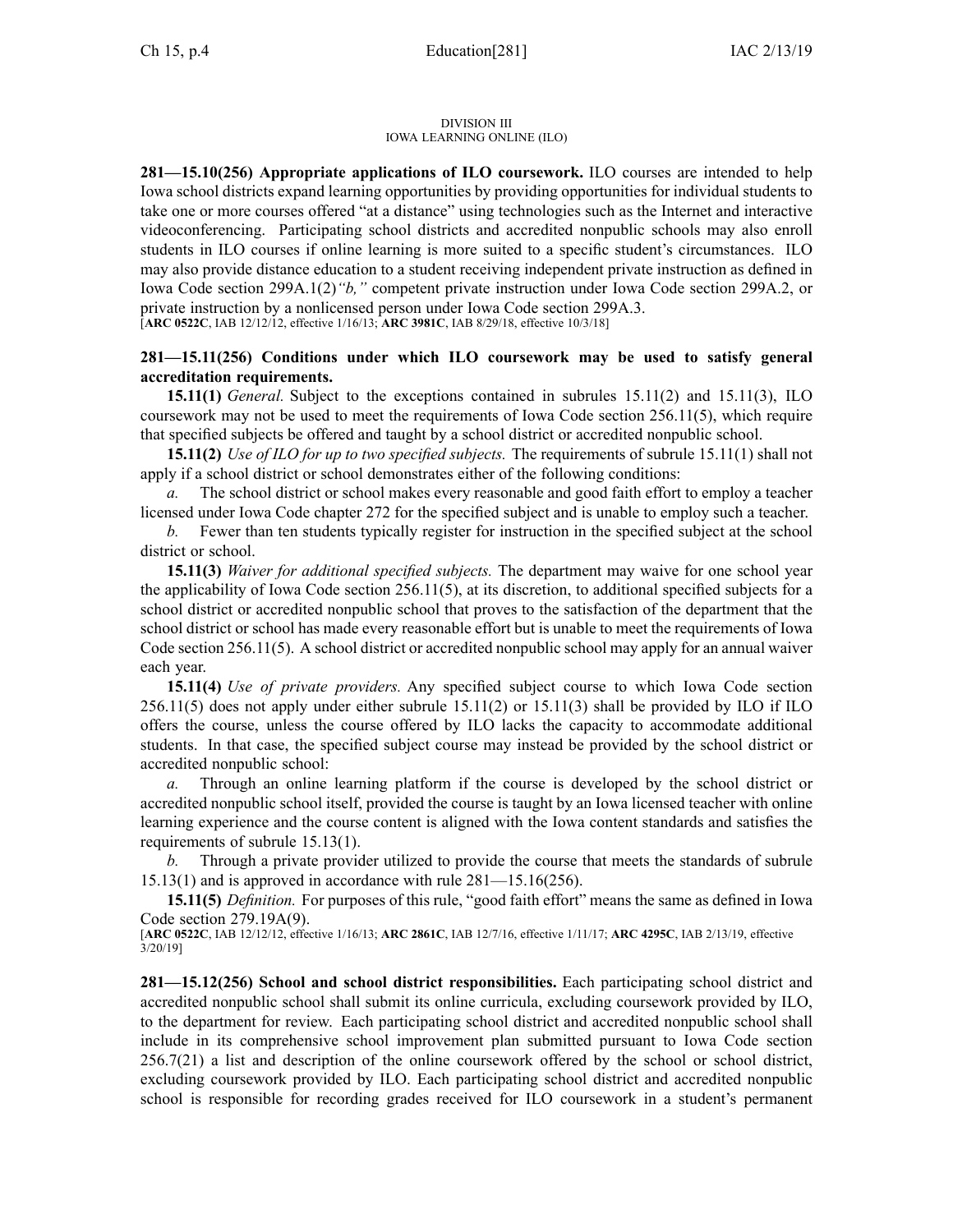record and for awarding graduation credit for ILO coursework. Each participating school district and accredited nonpublic school shall identify <sup>a</sup> site coordinator to serve as <sup>a</sup> student advocate and as <sup>a</sup> liaison between the initiative staff and teachers and the school district or accredited nonpublic school. Each participating school district and school shall pay the fees prescribed by subrule [15.13](https://www.legis.iowa.gov/docs/iac/rule/281.15.13.pdf)(2). A school district may provide courses developed by private providers and delivered primarily over the Internet to pupils who are participating in open enrollment under Iowa Code section [282.18](https://www.legis.iowa.gov/docs/ico/section/282.18.pdf). However, if <sup>a</sup> student's participation in open enrollment to receive educational instruction and course content delivered primarily over the Internet results in the termination of enrollment in the receiving district, the receiving district shall, within 30 days of the termination, notify the district of residence of the termination and the date of the termination. A rebate for tuition or fees paid or any other dividend or bonus moneys for enrollment of <sup>a</sup> child shall not be offered or provided directly or indirectly by <sup>a</sup> school district, school, or private provider to the paren<sup>t</sup> or guardian of <sup>a</sup> pupil who enrolls in <sup>a</sup> school district or school to receive educational instruction and course content delivered primarily over the Internet. [**ARC [0522C](https://www.legis.iowa.gov/docs/aco/arc/0522C.pdf)**, IAB 12/12/12, effective 1/16/13; **ARC [3981C](https://www.legis.iowa.gov/docs/aco/arc/3981C.pdf)**, IAB 8/29/18, effective 10/3/18; **ARC [4295C](https://www.legis.iowa.gov/docs/aco/arc/4295C.pdf)**, IAB 2/13/19, effective 3/20/19]

## **281—15.13(256) Department responsibilities.**

**15.13(1)** *Course quality.* The department shall annually evaluate the quality of courses offered under ILO to ensure that coursework is rigorous and of high quality and is aligned with Iowa's core curriculum and core content requirements and standards as well as with national standards of quality for online courses issued by an internationally recognized association for elementary and secondary online learning. The department shall ensure that all ILO coursework is taught by <sup>a</sup> teacher who is appropriately licensed and endorsed for the educational level and content area being taught and who has completed an online-learning-for-Iowa-educators professional development course offered by an area education agency, <sup>a</sup> teacher preservice program, or comparable coursework. The director of the department shall maintain <sup>a</sup> list of approved online providers that meet the standards of this subrule and provide course content through an online learning platform taught by <sup>a</sup> teacher licensed under Iowa Code chapter [272](https://www.legis.iowa.gov/docs/ico/chapter/272.pdf) who has specialized training or experience in online learning. This list shall be maintained pursuan<sup>t</sup> to subrule 15.16(2). Providers shall apply for approval annually or as determined by the department.

**15.13(2)** *Fiscal matters.* The department shall establish fees payable by school districts, accredited nonpublic schools, and individuals providing instruction to students under Iowa Code chapter [299A](https://www.legis.iowa.gov/docs/ico/chapter/2018/299A.pdf) as described in rule [281—15.10](https://www.legis.iowa.gov/docs/iac/rule/281.15.10.pdf)(256), for ILO coursework. Fees collected pursuan<sup>t</sup> to this subrule are appropriated to the department to be used only for the purpose of administering ILO and shall be established so as not to exceed the cost of administering ILO. Providing professional development necessary to prepare teachers to participate in the initiative shall be considered <sup>a</sup> cost of ILO administration. Notwithstanding Iowa Code section [8.33](https://www.legis.iowa.gov/docs/ico/section/2018/8.33.pdf), fees collected by the department that remain unencumbered or unobligated at the close of the fiscal year shall not revert but shall remain available for expenditure for the purpose of expanding ILO coursework offered in subsequent fiscal years. [**ARC [0522C](https://www.legis.iowa.gov/docs/aco/arc/0522C.pdf)**, IAB 12/12/12, effective 1/16/13; **ARC [3981C](https://www.legis.iowa.gov/docs/aco/arc/3981C.pdf)**, IAB 8/29/18, effective 10/3/18; **ARC [4295C](https://www.legis.iowa.gov/docs/aco/arc/4295C.pdf)**, IAB 2/13/19, effective 3/20/19]

**281—15.14(256) Responsibilities of individuals providing private instruction under Iowa Code chapter [299A](https://www.legis.iowa.gov/docs/ico/chapter/2018/299A.pdf).** The individual providing instruction to <sup>a</sup> student under rule [281—15.10](https://www.legis.iowa.gov/docs/iac/rule/281.15.10.pdf)(256) shall pay the fees prescribed by subrule [15.13](https://www.legis.iowa.gov/docs/iac/rule/281.15.13.pdf)(2). The individual providing instruction to <sup>a</sup> student under rule [281—15.10](https://www.legis.iowa.gov/docs/iac/rule/281.15.10.pdf)(256) shall receive the student's score for completed ILO coursework. [**ARC [0522C](https://www.legis.iowa.gov/docs/aco/arc/0522C.pdf)**, IAB 12/12/12, effective 1/16/13; **ARC [3981C](https://www.legis.iowa.gov/docs/aco/arc/3981C.pdf)**, IAB 8/29/18, effective 10/3/18]

**281—15.15(256) Enrollment in an ILO course.** Under ILO, <sup>a</sup> student must be enrolled in <sup>a</sup> participating school district or accredited nonpublic school or be receiving private instruction under Iowa Code chapter [299A](https://www.legis.iowa.gov/docs/ico/chapter/2018/299A.pdf) as described in rule [281—15.10](https://www.legis.iowa.gov/docs/iac/rule/281.15.10.pdf)(256). [**ARC [3981C](https://www.legis.iowa.gov/docs/aco/arc/3981C.pdf)**, IAB 8/29/18, effective 10/3/18]

**281—15.16(256) Private providers of online coursework.**